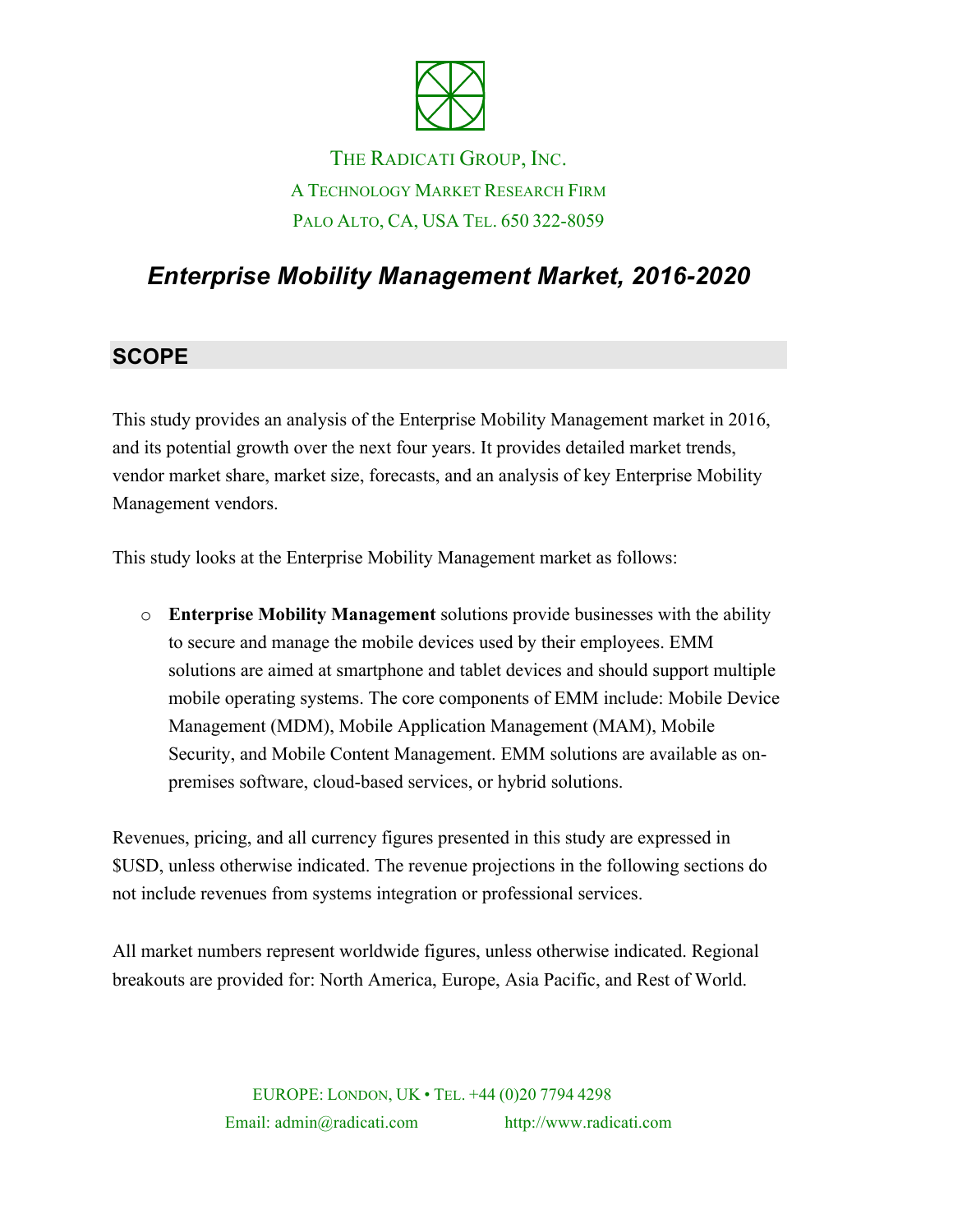This report does not contain country breakouts but these may obtained from The Radicati Group at an extra charge.

Installed base figures represent *active* devices under management that have been used at least once in the last three months.

#### **METHODOLOGY**

The information and analysis in this report is based on primary research conducted by The Radicati Group, Inc. Our proprietary methodology combines information derived from three principal sources:

- a. Our Worldwide Database which tracks user population, seat count, enterprise adoption and IT use from 1993 onwards.
- b. Surveys conducted on an on-going basis in all market areas which we cover.
- c. Market share, revenue, sales and customer demand information derived from vendor briefings.

Forecasts are based on historical information as well as our in-depth knowledge of market conditions and how we believe markets will evolve over time.

Finally, secondary research sources have also been used, where appropriate, to crosscheck all the information we collect. These include company annual reports and other financial disclosures, industry trade association material, published government statistics and other published sources.

Our research processes and methodologies are proprietary and confidential.

#### **EXECUTIVE SUMMARY**

• Enterprise Mobility Management (EMM) solutions provide businesses with the ability to secure and manage the mobile devices used by their employees. EMM solutions are aimed at smartphone and tablet devices and should support multiple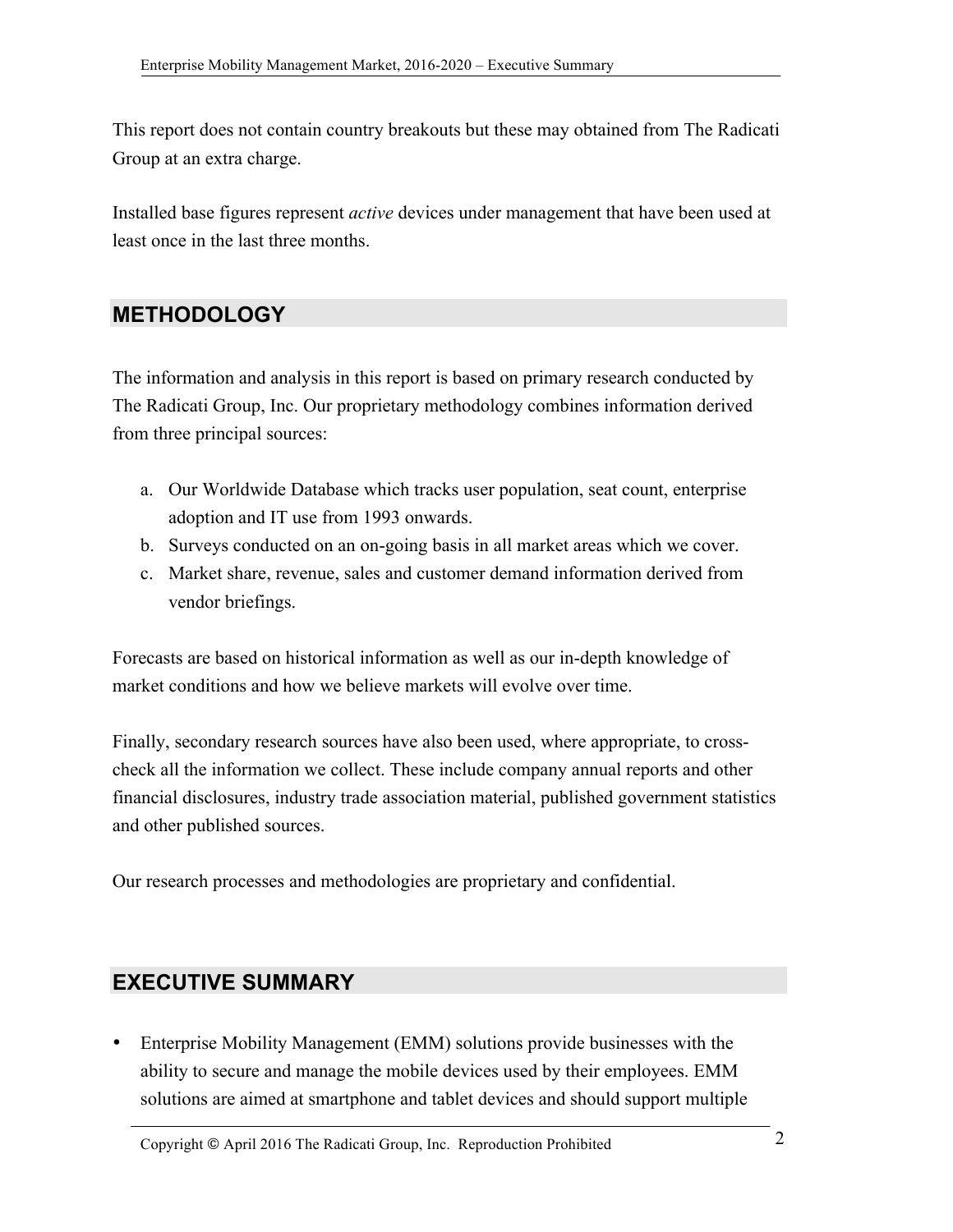mobile operating systems. The growing Bring Your Own Device (BYOD) trend has been a major driver behind EMM adoption.

- The core components of EMM include: Mobile Device Management (MDM), Mobile Application Management (MAM), Mobile Security, and Mobile Content Management.
- Many vendors offer solution components aimed at addressing some aspect of the enterprise mobile management market, and there are many pure-play mobility vendors that specialize in providing a single component of EMM. For the purpose of this report, vendors offering solutions that focus on a single component of EMM are not included.
- Core MDM functionality, such as device wiping, device password enforcement, device password reset, and more, has become a commodity. Vendors offering primarily MDM functionality do not differentiate on feature-set, but rather differentiate on the basis of price, management consoles, customer support, and other areas.
- Mobile Application Management (MAM), on the other hand, continues to be an area of key differentiation with vendors focusing on app security and data integrity across applications.
- Worldwide revenues for the EMM market will total \$1,760 million by year-end 2016. This figure is expected to grow to over \$4.5 billion by year-end 2020. This represents an average annual growth rate of 27% in the next four years. Figure 1, shows the worldwide revenue for the Enterprise Mobility Management market from 2016 to 2020.